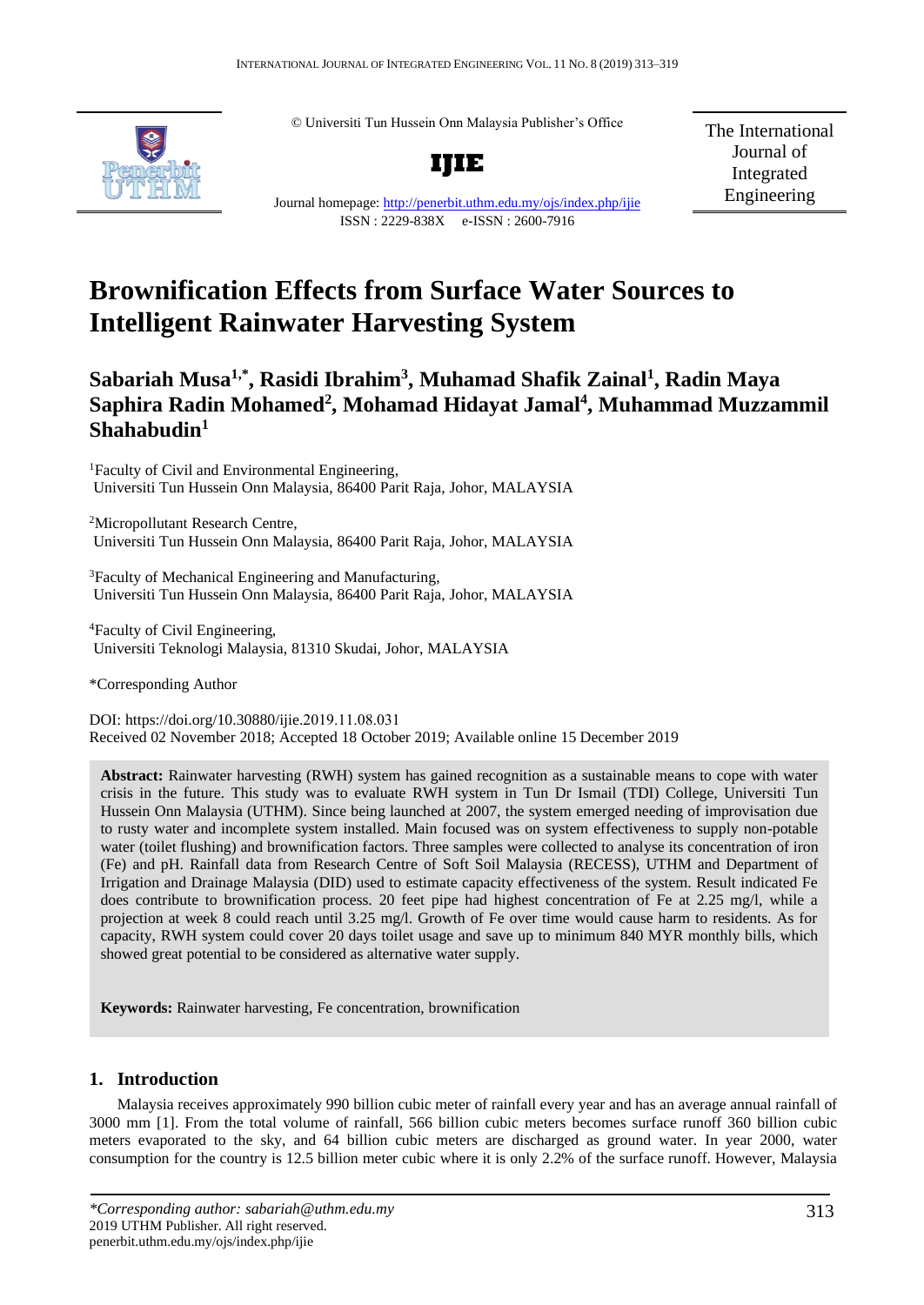still facing the problem of water disruption, indicated by the case in 1998 where drought brought unpleasant water supply disruption to 1.8 million residents of Klang Valley [2].

Despite abundant rainfall and water resources, Malaysia has its fair share of water crisis and this problem lead to the introduction of rainwater harvesting in the country. National Hydraulic Research Institute of Malaysia (NAHRIM) through collaboration with DID and UTHM have constructed RWH system located at TDI College as shown in Fig.1 since 2007. Contaminated water (rusty), and incomplete components installed to the system emerged as the main setback, needing of improvisation for better usage in the future.

This study examines Fe as one of the factor that contributed rusty to harvested water. Studied by [3] stated that water colour was increasing in many lakes and running waters, due to Fe presented in the water. According to [2] mentioned that the hydrostatic pressure increased Fe concentrations in standing water. Effectiveness of the system to supply non-potable water was also determined. Previous study by [3] was concluded that terrace house located at Taman Wangsa Melawati was able to save up to 34% of public water use. Studied by [4] stated that implementation of RWH in Raub DID has reduced 23% of annual water bills.



**(a) (b)** 

**Fig. – (a) 1 RWH system in UTHM (b) dried pond after pumping**

#### **2. Application Rainwater Harvesting System in TDI**

All of water problems lead to the introduction of rainwater harvesting. Soon after water shortage in April 1998, Malaysia Government announced interested on rainwater harvesting. By 23 June 1998, initial guidelines produce by Housing and Local Government , Installing a Rainwater Collection and Utilisation System [5].

Then, cabinet paper released to encourage government and federal building need to install rainwater harvesting in October 2004. 2006 is the most important moments toward conserving water. Town of Country Planning and Development had produce national Urbanization Policy stress the need to improve water management efficiency by emphasizing the use of rainwater harvesting. Besides, the police state it is mandatory to large building such as factories and school to install rainwater harvesting [6].

This system comprised of catchment area which runoff were collected, reservoir, filter, and conveyance system which shown in Fig. 2. As the rainfall to catchment surface (rooftop), water collected via system of gutters feeding into down pipes and from there into the pond (reservoir). The design of pond was based on Bio-Ecology Drainage System (BIOECODS) application introduced by DID, which proved more environmental friendly and sustainable. A single layer of hydro net used to act as a filter, which prevent any movement of particle soil into the reservoir. Harvested water is pumped into collection pipe and then direct bypass public water supply to the point of use (non-potable water).

Series of initial investigation was conducted to identify the problems and overall condition of rainwater harvesting system. The components included pumps, electrical system, plumbing system, filtration system and overflow system, flushing and storage system. However, since the project was known as pilot project, the whole components that being installed were enough to provide sufficient water to TDI college. But, it showed that the possibility of harvested rainwater to suffer brownification process was high and water that being used for toilet flush was rusty.This pilot project was collected water from direct surface water from runoff of catchment and some of roof top from TDI college. After the preliminary investigation, three main data consist of hydrological data, water demand and water quality. For this study, water consumption was 216 litres per person per day. Thus, average water usage in Malaysia for toilet flushing was 26 per cent only. This important data was considered total water demand for TDI college.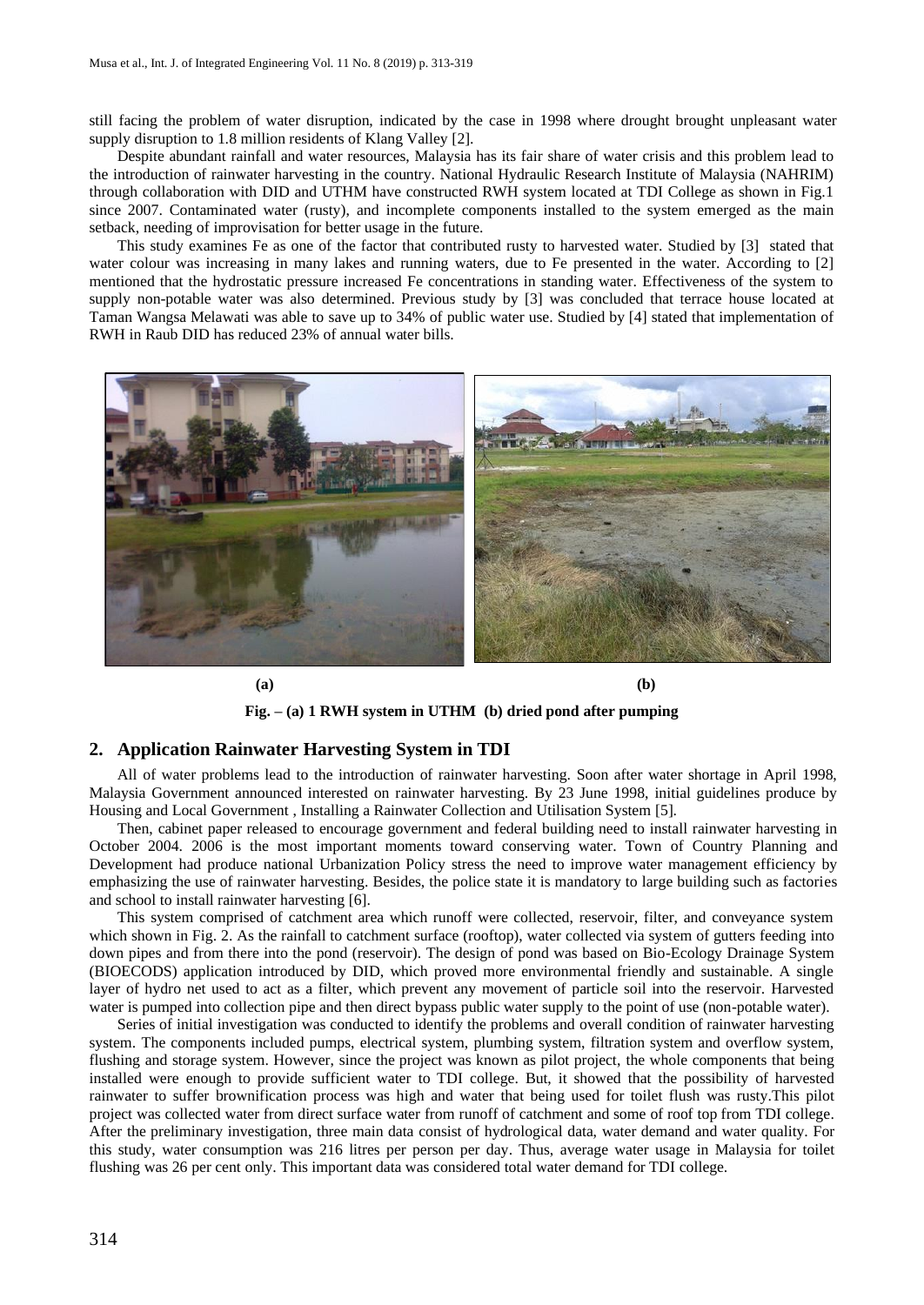

**Fig. - 2 Layout of RWH system in TDI college.**

#### **3. Water Quality**

 Initial water quality test shown harvested rainwater in TDI had higher concentration of Fe while for pH, in standard range. Simulation of plumbing system (Fig. 3) with different height made to check Fe growth over time. The concept applied was adapted from hydrostatic pressure theory. Two samples from the system and one for control inserted in each pipe and tested every week for 5 weeks period. Fe concentration then were analysed using Spectrophotometer, DR 5000.



**Fig. 3- (a) Fe concentration test and (b) hydrostatic clarifying.**

#### **4. Capacity of Harvested Rainwater**

Reservoir (pond) firstly dried out by using petrol and electric pump. Then, an observation made on the day pond filled with maximum volume. Rainfall data from RECESS, UTHM and DID used to estimate Average Recurrence Intensity (ARI). Daily water consumption calculated to estimate water demand (non-potable water) for the college.

The result indicated such high water pressure for water supplied at the college. The 1<sup>st</sup> floor recorded the highest water pressure at  $167.80 \times 10^3$  N/m<sup>2</sup> and 4<sup>th</sup> floor was the lowest at  $257.50 \times 10^3$  N/m<sup>2</sup>. The different of water pressure at each floor were due to different distance from the accumulate tank. High water pressure would increase accumulated Fe in pipe, caused clogging. On the long term, clogging pipe would cause water pressure became low as it reduced the flow of water as shown in Fig. 4.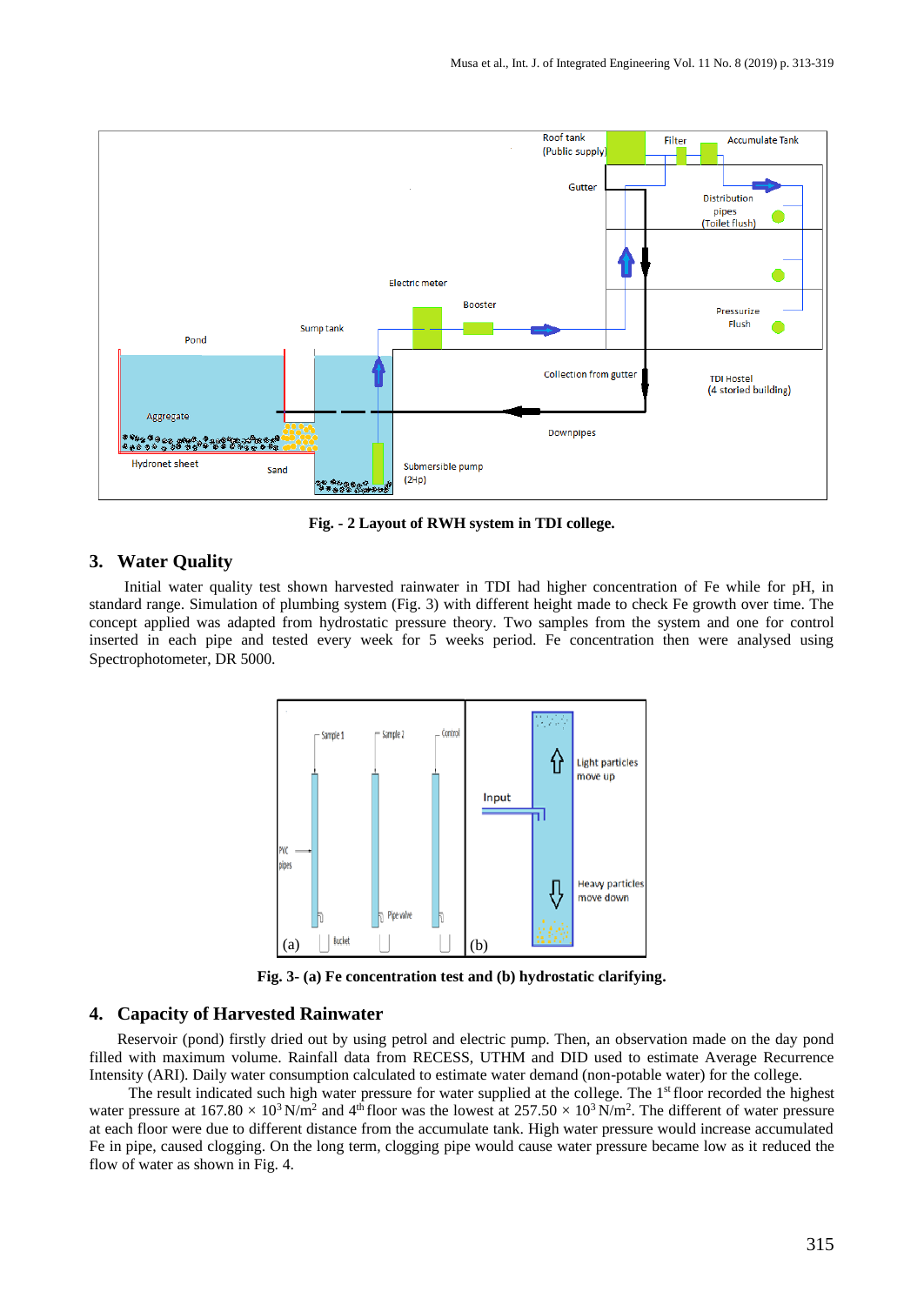

**Fig. 4- Water pressure for RWH system**

#### **5. Results**

For water quality, Fig. 5 clarified Fe concentrations increased over time. However, the increment was depended variably on pipe height. The longest pipe (20 feet) had the highest Fe concentrations for both sample 1 and sample 2 (2.25mg/l and 1.64mg/l). Prediction of both samples found it could reach up to 3.25mg/l for sample 1 and 2.5mg/l for sample 2. Meanwhile the shortest pipe (5 feet) produced lowest Fe concentrations (1.45mg/l for sample 1 and 1.08mg/l for sample 2). High water pressure might increase precipitation of Fe at the bottom of pipe to cause brownification process occurred [7]. However, for water control, the increment was nearly to zero, possibly due to proper treatment and filtration by DID [8].



**Fig. 5 – (a) Sample 1, Fe concentration; (b) Sample 2, Fe concentration**

As for capacity, there were three times recorded in 30 days observation where rainfall has caused the reservoir filled with maximum volume. Fig. 6 indicated 2 years ARI estimated for 30 March and 7 April 2013 while 10 years ARI for 16 April 2013. ARI estimated for the events mean TDI hostel could reduce dependence on public water supply for non-potable water. Water demand for the college estimated at 14376 L/day, while the reservoir could store up to 3000000 L/day. It mean RWH system could cover 20 days toilet water supply and save up to minimum 840 MYR monthly bills for every rainfall event that yield maximum volume of reservoir.

According to water quality data, high concentration of Fe does contribute to brownification process of harvested rainwater. This problem would be worse for college residents, especially during semester break, when they were given 2-3 month holiday. As a result, the growth of Fe over time in standing water can cause a lot of problems to the residents. Annually the student will have 2 month semester breaks for 2 times, which can increase more of Fe precipitate in water. A roof tank (Fig. 7) provides with ion exchange would decrease Fe concentration in water. As for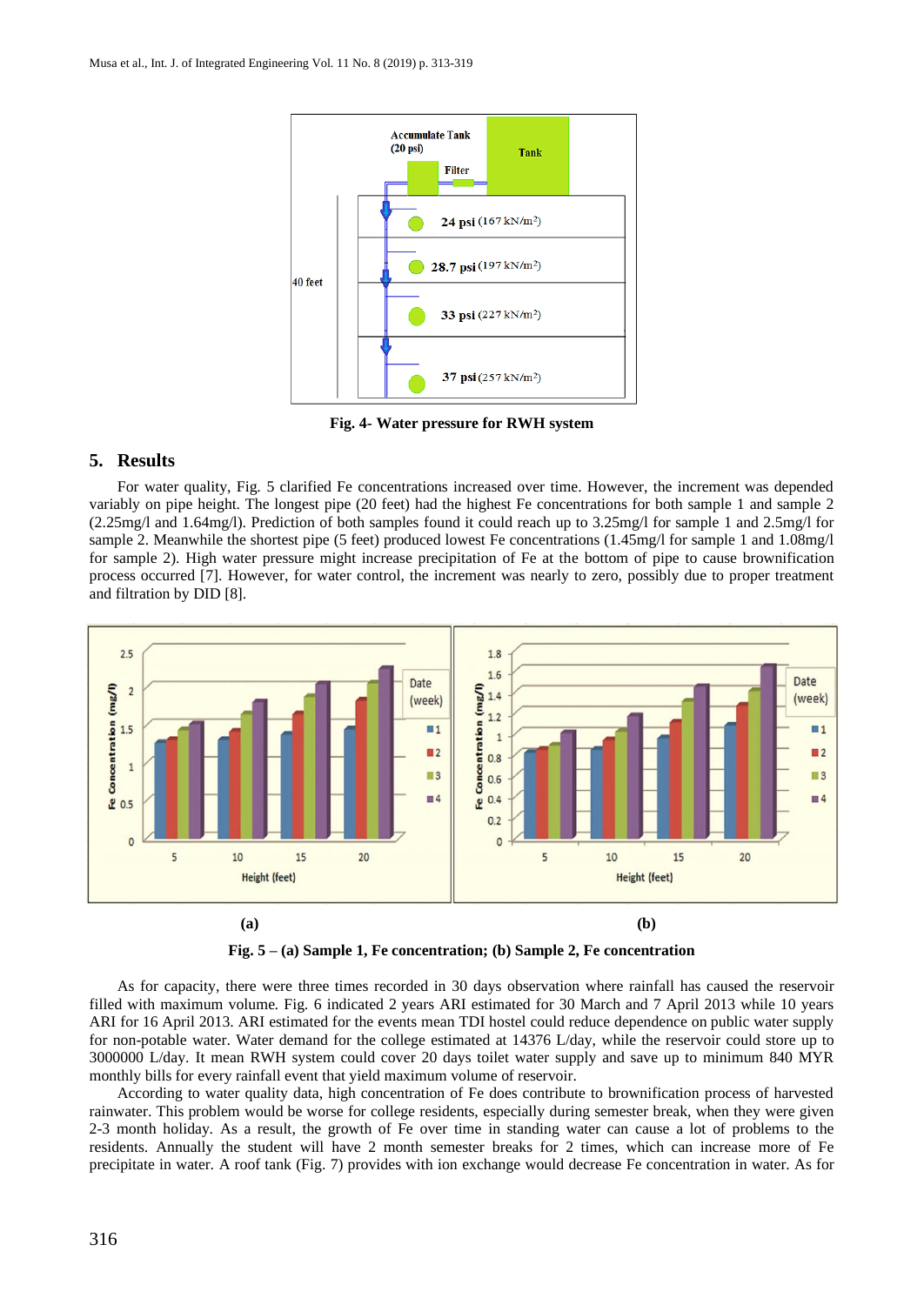capacity data indicated the system could reduce dependence on public water supply. However, RWH system with larger catchment area (Fig. 8) is recommended to increase its reliability.



**Fig. 6 - ARI estimation for maximum rainfall intensity for IDF Batu Pahat.**



**Fig. 7 - Roof tank condition.**



**Fig. 8- RMC lake provide bigger catchment.**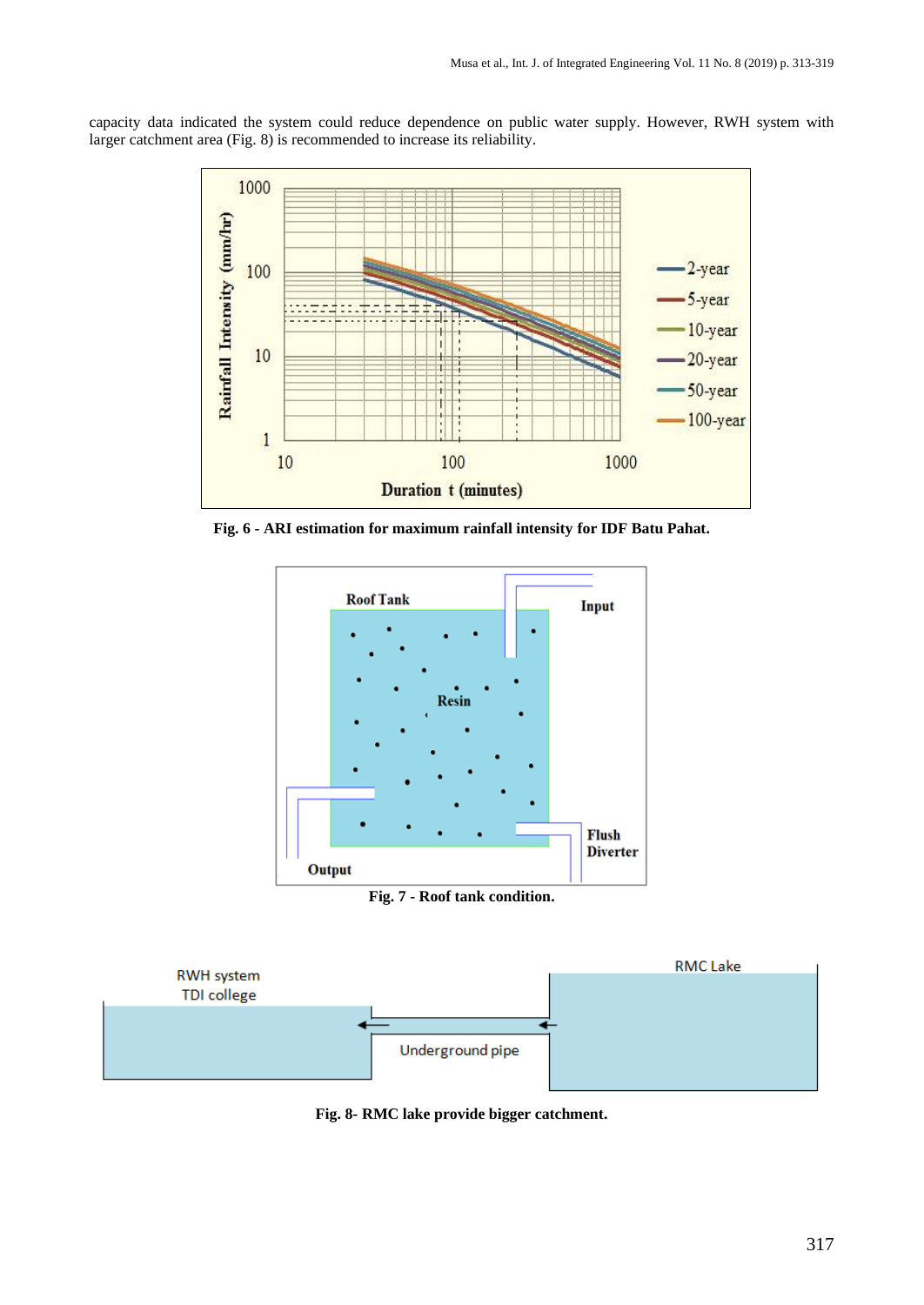At the low level of Fe, it does not present a health hazard. As matter of facts, Fe is an essential nutrient for good health (Fe below 2 mg/l). It is a major component of hemoglobin, which is used to transport oxygen and carbon dioxide in the blood. Fe deficiency can enhance lead absorption and toxicity.

For capacity of harvested rainwater indicated the college could not depend entirely to RWH system for non-potable water supply. According to average recurrence interval (ARI) design for rainfall event to cause maximum volume of reservoir, it is far beyond the capability of RWH system to supply non-potable water. However, the system still could reduce dependence on public water. The reservoir estimated to store 6 times water demand for non-potable use on maximum rainfall intensity, indicating such promised to exploit primary source of water the best way as possible.

#### **6. Conclusion**

According to analysis made on harvested rainwater quality, found Fe ion was the main factor behind brownification process. This result has proved the role of Fe to harvested rainwater in TDI. The Fe ion complexity has caused difficulty to deal with. Even filtration system provided at reservoir and rooftop, it only to prevent precipitate of Fe but not dissolved Fe. At Reservoir, Fe ion will oxidize once expose to air and go to ferric state. The same situation occurs at filtration at rooftop, as Fe ion will undergo oxygenation process when mixed together with water from public water supply. Over time, Fe would precipitate more and brown color of water can be seen clearly. Besides, the role of Fe to cause brownification process has proved by hydrostatic pressure theory. High pressure in water supply will allow precipitation of Fe occur rapidly. However, this sediment of Fe can clog pipes and valves at plumbing system. This will reduce the available quantity and pressure of water supply.

 However, a number of important limitations need to be considered. As for factors contribute to brownification process, this current study only examine Fe as the main factor contribute to rusty water of harvested rainwater. The fact that Fe is generally correlated to concentrations of dissolved organic matter (OM), which OM concentration may also contribute to rusty water. Besides, other factors behind this trend, may also cause by hydrological factors, climate change (increase in temperature), and changes in land-use and reduced acid deposition.

For the capacity of harvested rainwater, the finding of the study only base on one month observation of rainfall event. This observation does not enough to reflect rainfall event for the whole year. The occurrence of extreme event such as El Nino (flood and droughts) could easily distract the analysis on the capacity of harvested rainwater. Besides, the variability of climate also is not considered, as location this study is influenced by southwest monsoon which commences in May and usually lasts between 3-4 months up to August.

Further work needs to be done in order to establish the RWH system as the main water supply for non-potable water in the future. Electric meter for RWH system should been repair as soon as possible, therefore the capacity of harvested rainwater can be determined more effectively. The electric meter can detect every water usage by the residents, and importantly the cost estimation of water supply could be more accurate. Furthermore, detail investigation on factor correlates to rusty water must be carried out.

Finally, as water crisis looming over the years, RWH system could be the best solution to deal with. As water demand dramatically increases, the government should promote with more aggressive and determined RWH system to people. On the other side, people should be aware and show more appreciation towards availability of water resources.

#### **Acknowledgement**

The authors also wish to thank Universiti Tun Hussein Onn Malaysia for supporting this research for internal fund (GPPS) Vot. U942.

#### **References**

- [1] Amin, M.T. (2009). Roof-harvested rainwater for potable purposes: Application of solar collector disinfection (soco-dis), Water research, 43(20), 5225.
- [2] Shaaban, A. J. and Appan, A., (2003). Utilising rainwater for non-potable domestic uses and reducing peak urban runoff in Malaysia.International Rainwater Cistern Systems Conference, Mexico.
- [3] Haaland, S., Hongve, D., Laudon, H., Riise, G., and Vogt, R. D., (2010). Quantifying the drivers of the increasing coloured organic matter in Boreal Surface Waters.Environmental Science Technology, 44, 2975– 2980.
- [4] Ekstrom, S.M., Kritzberg, E.S., Kleja, D.B., Larsson, N., Nilsson, P.A., Graneli, W., and Bergkvist, B. (2011). Effect of Fe sedimentation on quantity and quality in Sweden Rivers.Water, Environ. Sci. Technol., 45, 4733– 4739.
- [5] MHLG Ministry of Housing and Local Government, Malaysia (1999). Guidelines for Installing a Rainwater Collection and Utilisation System.
- [6] National Hydraulic Research Institute of Malaysia (NAHRIM), Department of Irrigation and Drainage (DID) (2008), Technical Guideline for Estimating Probable Maximum Precipitation for Design Floods in Malaysia, Kementerian Sumber Asli dan Alam Sekitar.